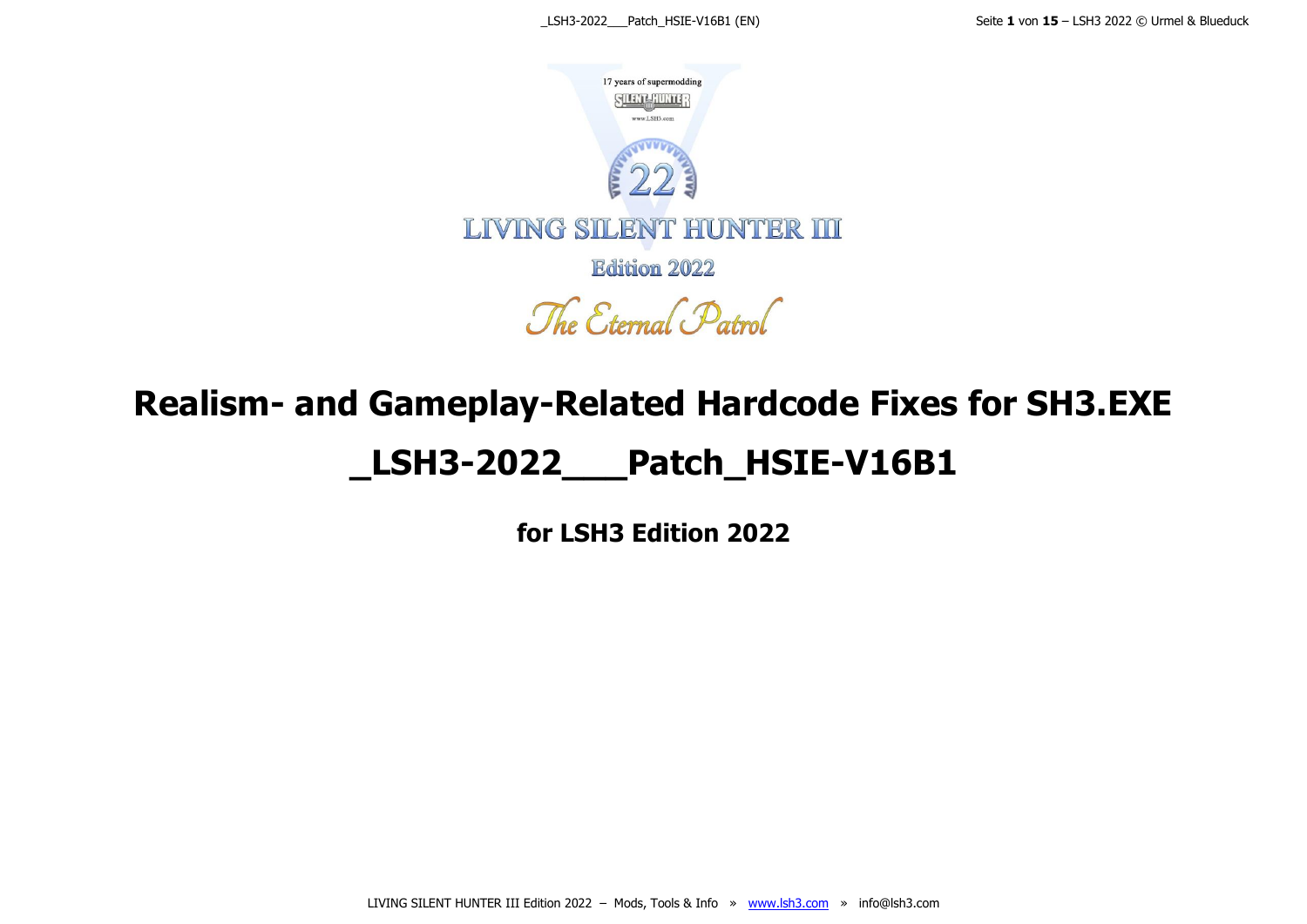. . . . . . . . . . . . . . . . . . . . .

## **Contents**

Additional Information for the Index:

• h.sie-options marked with "(LSH)" are already prepared and activated. If other options should be selected then LSH3 2022 HSIE OPTIONS SELECTOR has to be started and then the Mod \_LSH3-2022\_\_\_Patch\_HSIE-V16B1 has to be activated via JSGME.

• the options marked with "(NYGM)" and "(GWX)" are just for the Bigmods NYGM und GWX.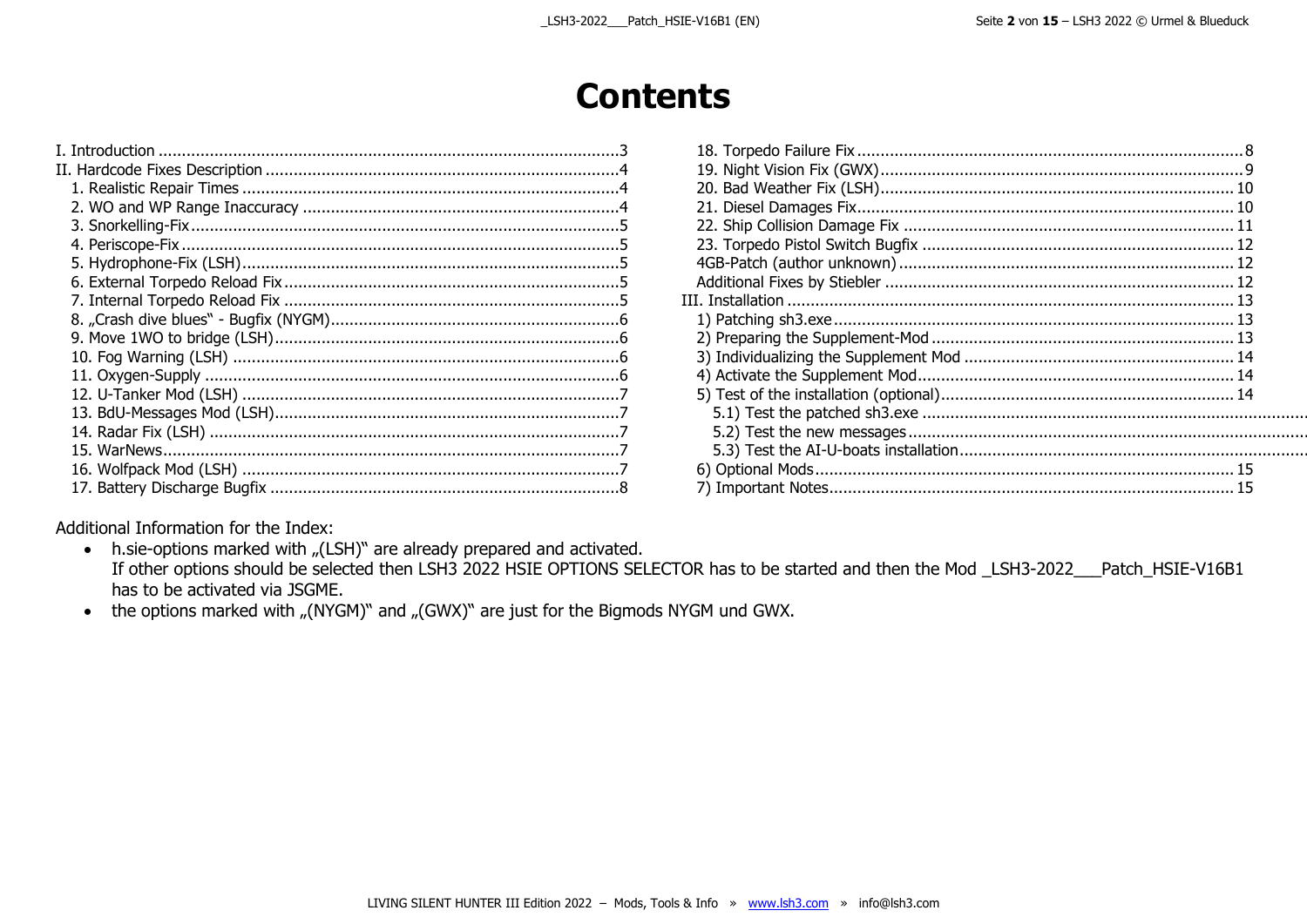# **I. Introduction**

<span id="page-2-0"></span>The instant repair times in Silent Hunter 3 bothered me since I bought the game in 2007. They were the main reason for me to start modding SH3 instead of playing it. Fortunately, in August 2010, and after a long search, I found the code in sh3.exe that is responsible for the short repair times, and so I was finally able to inject a simple assembler command (see  $1<sup>st</sup>$  page) into sh3.exe that caused 60 times longer repair times. An 45 years old man was happy like a child. But instead of starting to play, I became curious, what else could be changed by coding? If one can modify the executable, ALL is possible – in principle. In the last 18 months, "hacking" the sh3.exe became an addicting adventure for me, and I had to take care not to neglect my girl, friends, my job and sports. In the meantime, I have programmed (with the help of the great subsim community!) more than 20 realism-related hardcode fixes – even wolf pack attacks on convoys are possible now! But despite of this progress, 95% of the sh3.exe code is still a mystery for me. But anyhow, I think, time has come to stop hacking, relax and seriously play SH3 for the first time!

In chapter II of this manual you can find a detailed description of the hardcode fixes.

Chapter III provides information how to apply and install the fixes.

You can also find details and discussions about the fixes in the Subsim.com-thread: http://www.subsim.com/radioroom/showthread.php?t=174225

I want to say "Thank you" to all who helped me somehow, especially to: Stiebler, LGN1, Makman94, Rubini, SquareSteelBar, Hitman, reaper7 and also to all the numerous beta testers! (Hope, I didn't forget anyone. If so, please let me know!).

Regards h.sie February-20-2012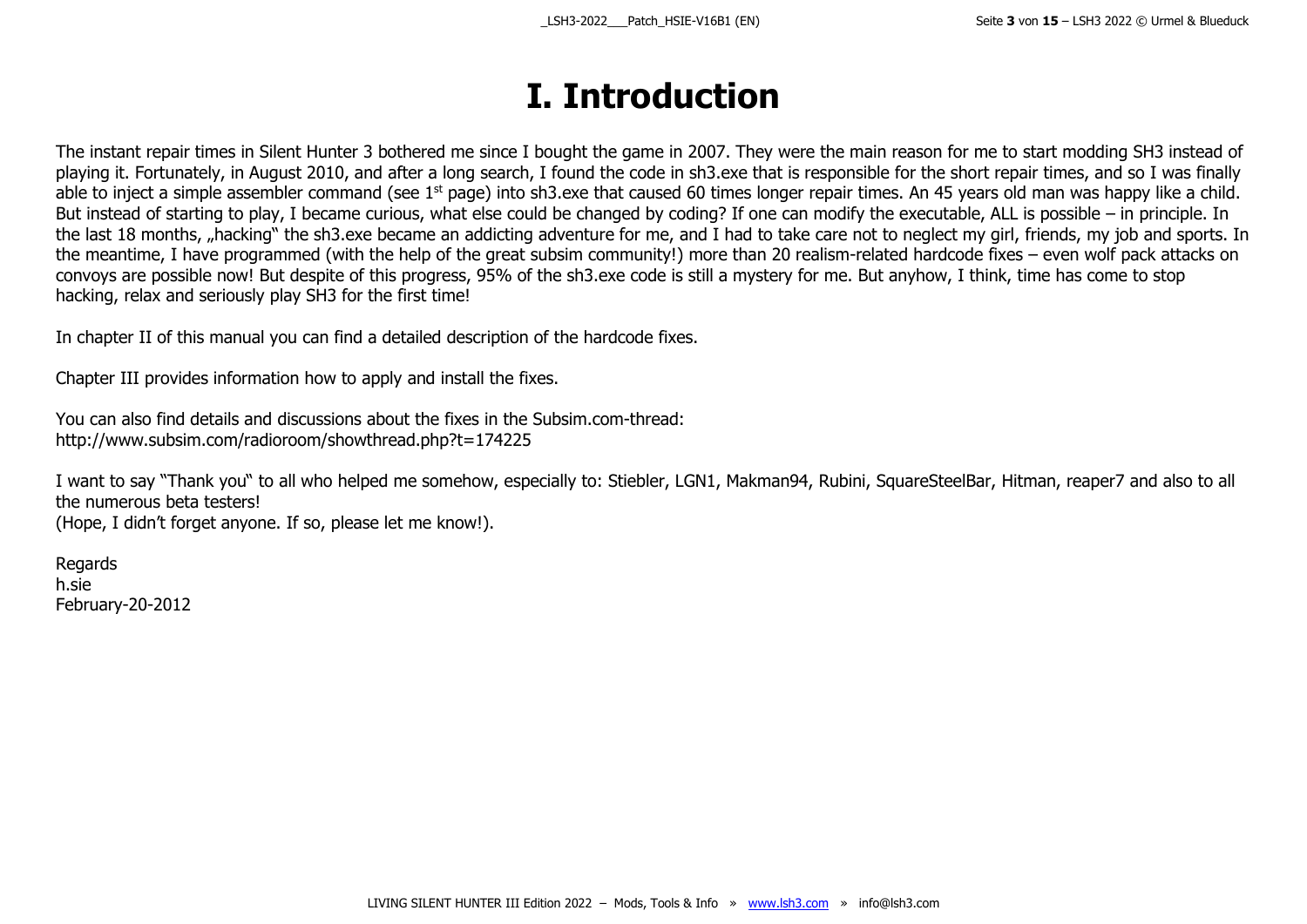# **II. Hardcode Fixes Description**

<span id="page-3-0"></span>Due to the lack of historical data in some points, I'm not sure whether or not my fixes really model realistic behaviour and represent historical facts. So I often had to rely on my assumptions and the discussions in the subsim community, where some fixes have been discussed controversial, without finding a final consensus. But due to Stiebler's great OptionsSelector, everyone can activate/deactivate the fixes according to his personal preference.

The new version V16B also contains a hsie.ini configuration file which allows individual parameter adjustments for some fixes. The file hsie.ini provides information for every adjustable parameter (its function, default value and recommended value range).

#### <span id="page-3-1"></span>**1. Realistic Repair Times**

Repair times of all U-boat equipment (periscopes, engines, pumps, sonar) take 60 times longer than before. No more instant repairs of about 1-3 minutes after a direct shell hit. A one minute repair in Stock SH3 now takes about one hour instead. The repair time estimations are displayed in 1 hour steps only. The flooding behaviour (flooding-times, recovery) is not changed! So you still have these dramatic minutes fighting against the flooding water. The repair times of the compartments are also not changed, since they are directly linked to the flooding recovery. The factor 60 can be adjusted to a different value in hsie.ini configuration file. This fix is not compatible to NYGM.

#### <span id="page-3-2"></span>**2. WO and WP Range Inaccuracy**

Inaccurate range estimations for WatchOfficer ( $\rightarrow$  Nearest visual contact) and Weapons Officer ( $\rightarrow$  Solution to target). No gods-eye firing-solutions anymore.

- Before this mod: "Range: 8932m, Herr Kaleun".
- Now: "Range: 9000m, Herr Kaleun".

The range estimations now are displayed (and of course internally used for firing solution) in certain range-steps, which become larger (more inaccurate) for larger ranges. In detail:

- Range 0000-1000m: Steps: 50m (Weapon Officer) 100m (Watch Officer)
- Range 1000-2000m: Steps: 100m
- Range 2000-4000m: Steps: 200m
- Range 4000-9000m: Steps: 500m
- Range 9000-12000m: Steps: 1000m
- Range > 12000m: Steps: 2000m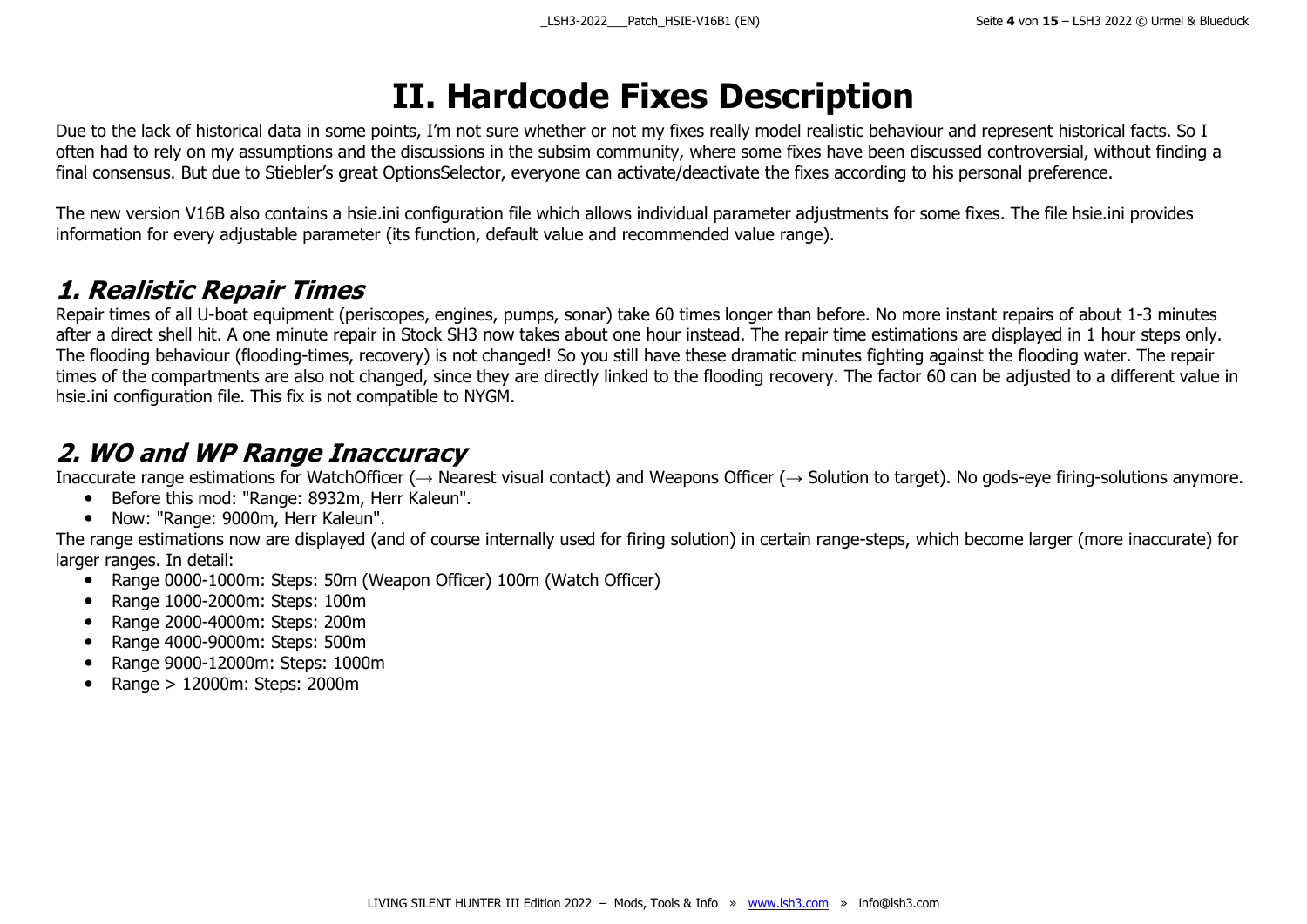#### <span id="page-4-0"></span>**3. Snorkelling-Fix**

Speed restriction when snorkelling - wind speed dependent! (Speed restriction starts 20 seconds after beginning of snorkelling - this was necessary to prevent that speed restriction handicaps crash dive).

- Wind speed =  $0...5m/s$ : U-boat speed restricted to " $1/3$ "
- Wind speed  $= 6...10$ m/s: U-boat speed restricted to "slow".
- Wind speed =  $11...15m/s$ : U-boat stopped. Snorkelling impossible.

The wind speeds can be adjusted to different values in hsie.ini configuration file.

#### <span id="page-4-1"></span>**4. Periscope-Fix**

Restricted Periscope usage for higher speeds

- Speed > 4,5 knots: Blur effect simulates vibrations. Periscopes nearly useless.
- Speed > 7,0 knots: Periscopes are moved down automatically.

Both speeds (4,5 and 7,0 knots) can be adjusted to different values in hsie.ini configuration file.

### <span id="page-4-2"></span>**5. Hydrophone-Fix (LSH)**

Hydrophones useless when diesels are working:

- When snorkelling, you must stop diesels in order to use hydrophones. Otherwise you'll hear nothing.
- No sound contact reports when diesels are working.

#### <span id="page-4-3"></span>**6. External Torpedo Reload Fix**

- No reload of external torpedoes possible during bad weather (=storm conditions defined in .cfg file of the U-boat). If bad weather suddenly occurs during external reload, the torpedo will be considered as reloaded if more than 75% of the reloading work is done, otherwise the torpedo will be put back to its initial position, but the reloading process will be automatically restarted when bad weather ends.
- Speed restriction to "slow" during external reload.
- No diving possible during reload of external torpedoes, since all diving commands are simply ignored. If an enemy is sighted, the first pressing of the 'C' key (crash dive) is now interpreted by the game as "ALARM!! Interrupt reloading!!! We must dive!!". After that Alarm, the LI tells the Kaleun, how many minutes it will take to interrupt the reloading process". During this time, the boat still cannot dive. (The time necessary to interrupt the reloading process is randomly chosen between 4 and 13 minutes).

### <span id="page-4-4"></span>**7. Internal Torpedo Reload Fix**

No reload of internal torpedoes during storm and when surfaced. During storm, one has to dive below 16m in order to reload internal torpedoes. The minimum depth of 16m can be adjusted to a different value in hsie.ini configuration file.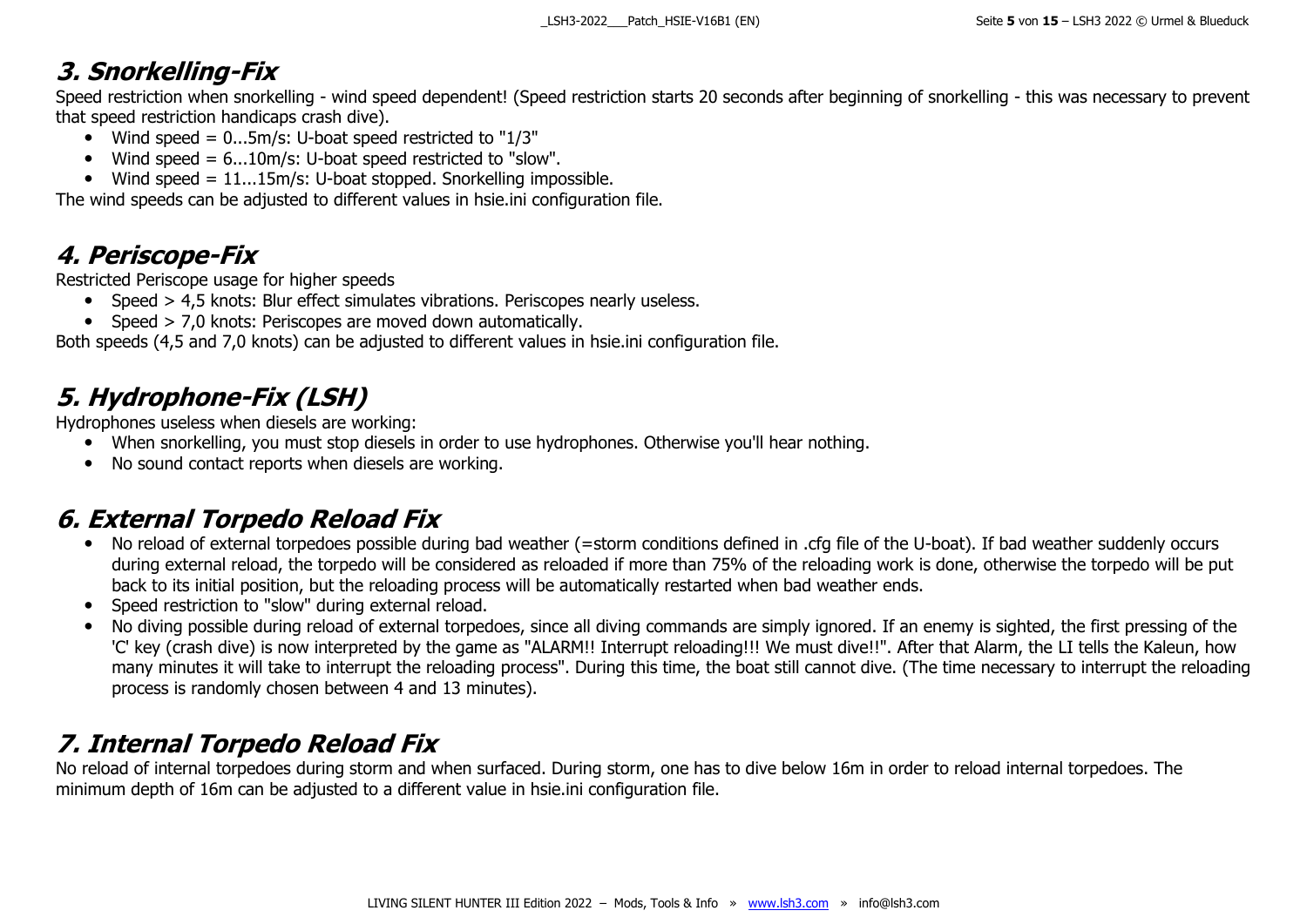#### <span id="page-5-0"></span>**8. "Crash dive blues" - Bugfix (NYGM)**

From now on, you don't lose control over the U-boat anymore if you interrupt a crash dive before the U-boat has reached its designated crash dive depth. Especially NYGM players will benefit from this fix, since in NYGM the Crash dive blues is more noticeable. (Fix by h.sie and Stiebler) **This Fix is not necessary for LSH3 2022.**

#### <span id="page-5-1"></span>**9. Move 1WO to bridge (LSH)**

The lazy Watch Officer now automatically moves to the bridge when surfacing. If there is an Officer in the Bow-Quarters he will move to the bridge. If not, an Officer from the Stern Quarters will be moved up. If the Conning Tower is critically damaged or destroyed, no Officer will be moved up.

#### <span id="page-5-2"></span>**10. Fog Warning (LSH)**

During high time compression (TC) it can happen that suddenly heavy fog occurs, but the player doesn't even notice it and so he won't be able to act according to that new situation. This fix reduces TC>16 to TC=16 whenever fog occurs or disappears, in order to warn the player. Additionally, the Watch Officer reports "fog sighted" or "fog disappearing", provided the WatchOfficer is on the bridge. Fog warning is only active when the U-boat is not submerged deeper than periscope depth.

#### <span id="page-5-3"></span>**11. Oxygen-Supply**

So far, SH3 models a 100% renewable oxygen (O2) supply. That means: After a long period of diving, say 40 hours, it was sufficient to surface and after that, the U-boat was able to dive for 40 hours again and again. Now, with this fix, O2is divided into two parts: A renewable part and a non-renewable part. The renewable part is the O2in the air of the U-boat. This part is sufficient for a diving period of about 5-7 hours. During this time, the LI informs you about the O2 content of the air, starting at the normal value 21% and slowly decreasing to the critical value of 17%. At 17%, the LI automatically starts to add O2from the oxygen-supply (contained in pressure bottles). This O2supply is sufficient for a long diving period of about 30 - 100 hours (depending on U-boat type), but that O2-supply is non-renewable! That means: It is not filled up when surfacing. Only the O2 in the air is restored to the normal value of 21% when surfacing. From now on, the Player has to act economically regarding O2-supply, what adds a new strategic component to the game. The consumption of oxygen depends on the current crew number. The more crew, the more O2 is consumed. The consumption of O2will be lowered if the crew is on silentrunning routine. The net effect is that the U-boat can stay submerged longer. Repairing, flooding recovery and reloading of torpedoes will boost the O2consumption. The former CO2-Gauge now acts as a gauge for the non-renewable, bottled O2-supply! Since there was some disagreement regarding diving times, Stieblers OptionsSelector contains two Sliders for individual fine-adjusting the diving-times resulting from the renewable and non-renewable O2 component. Leave them unchanged at their default-values (1,0), if you are satisfied with the diving-times adjusted by LGN1 and me. Choose e.g. a factor of 2,0 in order to double the diving-time. Stiebler recommends values of 2.0 (renewable supply) and 2.5 (non-renewable supply, bottled air). (LGN1: idea and h.sie: programming)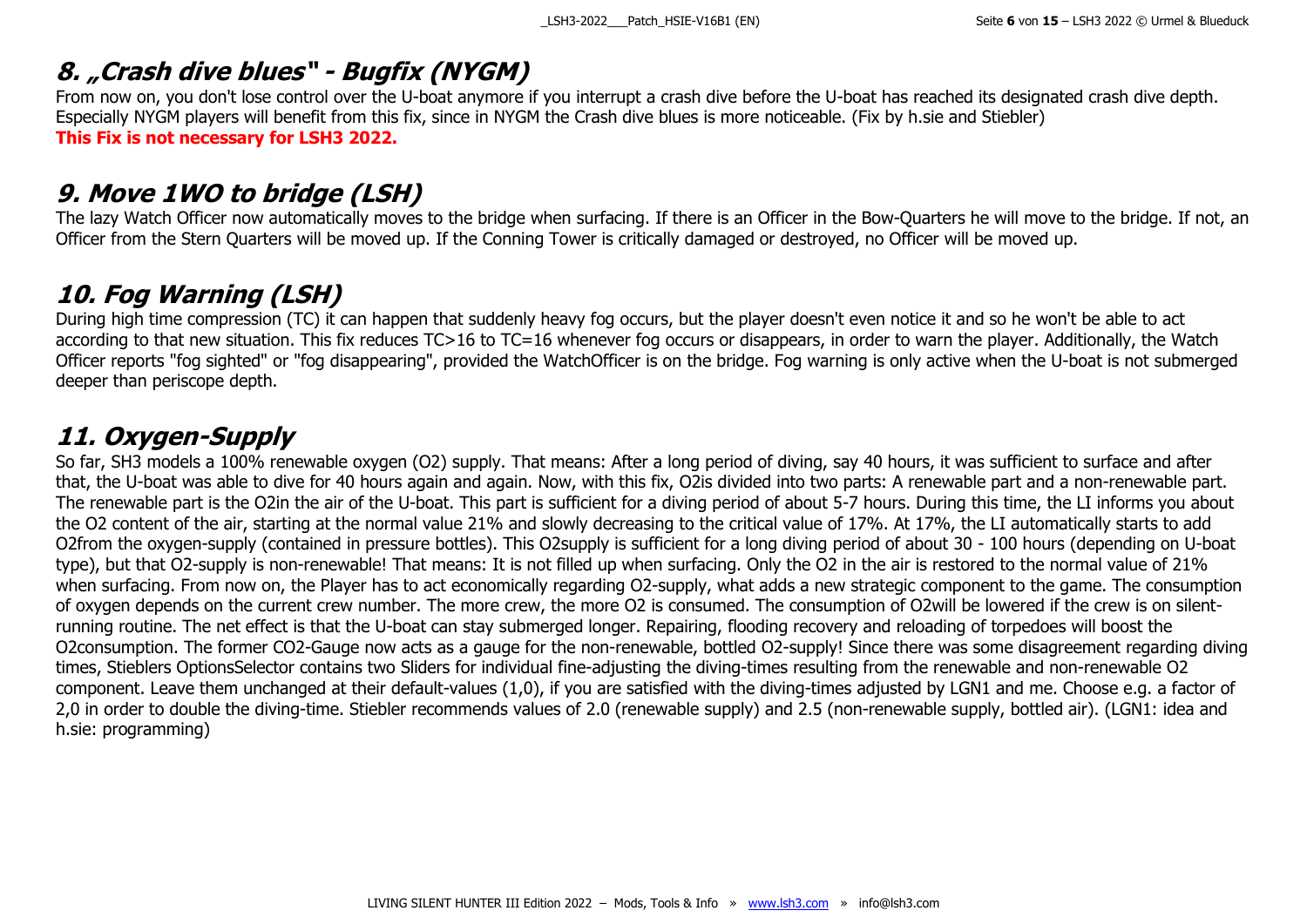#### <span id="page-6-0"></span>**12. U-Tanker Mod (LSH)**

Everyone complains that, when you dock at a U-tanker in mid-ocean, you lose all your current renown/tonnage for medal purposes, you get a full refuelling, full repairs, full torpedo load-out and you lose the patrol grid which BdU ordered. And then you start again from the tanker a month after you docked! (unless using SH3Patrol or SH3Commander). No longer! Now you 'pseudo-dock' at the U-tanker. When you are close enough, you press ESCAPE, then 'Exit Patrol', just as if you were planning to dock. However... when you are asked 'Continue mission' or 'Dock at U-463' (for example), you click on 'Continue Mission'!!! \*Now\* you get 1-4 air torpedoes (loaded only into the first 4 slots of the fore internal reserve - so make sure there is space enough!), you retain the patrol grid details, you receive some repairs to your hull-integrity (but not to equipment) and you receive a fuel upgrade, of up to 30% of the full capacity. Unlike conventional docking at a base, pseudo-docking is only possible if there is no 'heavy fog' and wind speed must be 10 m/s or less. After having (pseudo- )docked at an U-Tanker, you can (pseudo-)dock again after 2 weeks. Also, you can only pseudo-dock at U-tankers, not at surface tankers (e.g. Brake), nor at land bases. You can still choose to dock in the old way, if you wish. If you want this mod to also work with surface tankers, these must be renamed e.g. from "Brake" into "U-Brake" in the campaign files. (Fix by Stiebler and h.sie)

**This is already prepared in LSH3 2022.**

#### <span id="page-6-1"></span>**13. BdU-Messages Mod (LSH)**

This is an enhancement of Stieblers BdU-congratulations mod. Instead of the two monotonic standard BdU responses to status reports, there are now 28 different messages the BdU will send, depending on your tonnage sunk, fuel supply and hull damage.

#### <span id="page-6-2"></span>**14. Radar Fix (LSH)**

Radar automatically switches back to ON, when it has been switched OFF in high waves. Additionally, now the default state is OFF when a game is loaded.

#### <span id="page-6-3"></span>**15. WarNews**

TC doesn't drop down to 1 when a radio message is received.

#### <span id="page-6-4"></span>**16. Wolfpack Mod (LSH)**

When you find a convoy, you should inform BdU about details. Thus, roughly estimate the convoy's course and speed and put these two values into the two TDC dials "Bearing" and "Speed" (German: Zielrichtung & Gegnerfahrt). If the convoy is heading north, set course to 0°, if it's heading east, set course to 90° and so on. Then, press 'M' key in order to send the contact report. You'll see these two values for course and speed in the contact report. SH3 no more calculates them for you. It's your job now. After some time, you'll receive a response from BdU. If no other U-boats are available, you'll be ordered to attack alone. If other U-boats are available, BdU will order you to shadow the convoy and send contact reports every hour, if possible. (Note: Time between two reports isn't allowed to be lower than 55 minutes).

Your speed and course estimations are necessary to lead the wolfpack into the operation area to intercept the convoy. The time between your first contact report and the wolfpack attack depends on the initial distance between the U-boats and the convoy. During shadowing, you'll get some orders from BdU.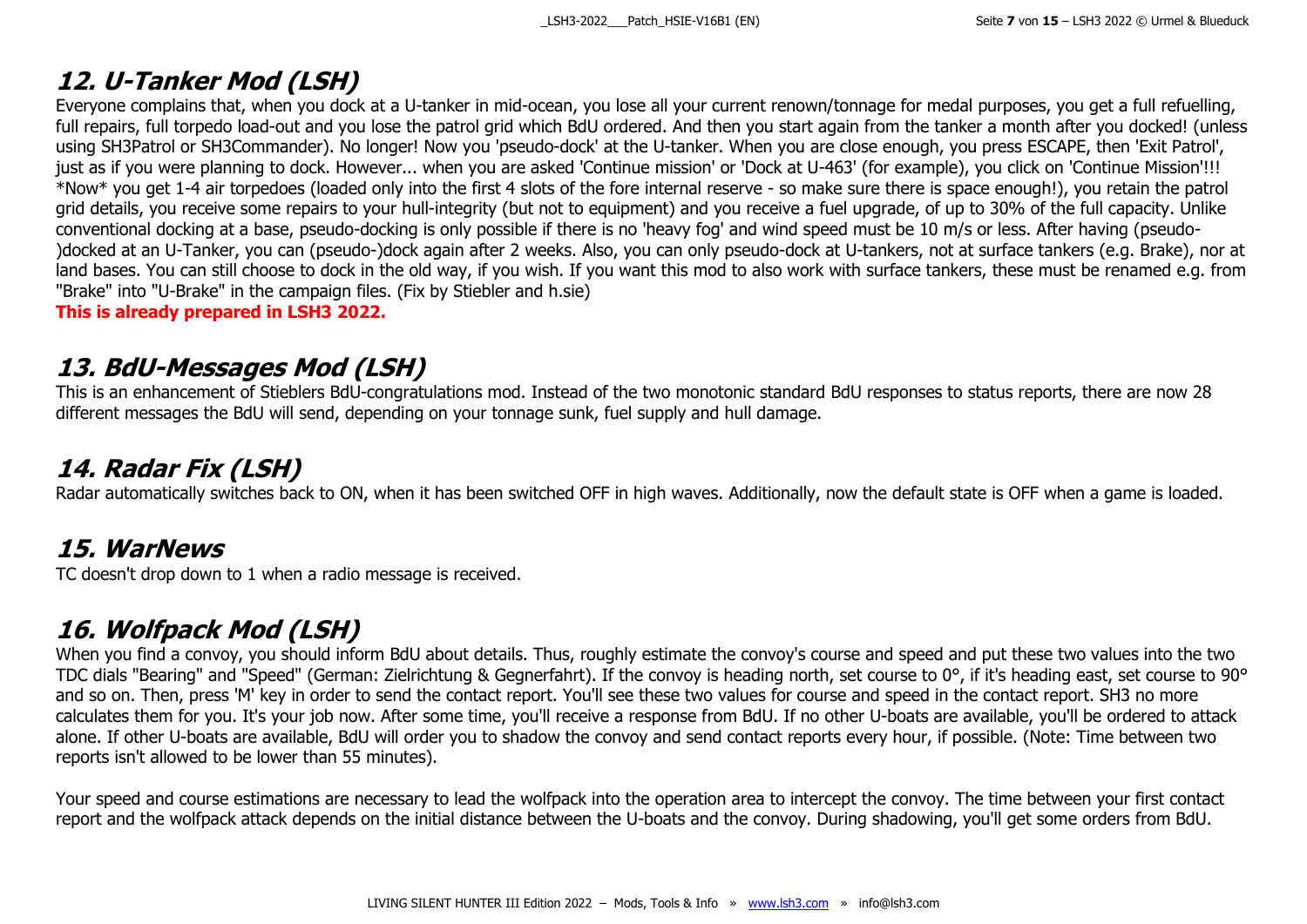Follow these instructions. But sometimes BdU messages get lost or come too late - chaos, as in real life. If the wolfpack reaches the operation area, BdU will wait for good attack conditions (dark and no fog) and then order to attack.

Then, sometime later, the convoy battle (hopefully) begins. But it is possible, that the order to attack does not come in time or even gets lost. Bad luck, as in real life. The time period influences the availability of wolfpacks: In 1939, no wolfpack U-boats are available. In 1942 the chance is very high that a wolfpack is available to assist you. From 1943 on, the chance strongly rises, that hunter-killer groups sink/damage the wolfpack U-boats, so that they don't reach their operation area. Then, BdU orders to attack alone. Your position also influences the availability: Wolfpacks are available in the north- and south Atlantic, but not near land. It is important to send contact reports on a regular basis - every hour, if possible, in order to lead the wolfpack to the convoy using the shortest route. Otherwise the chance rises, that the wolfpack isn't able to reach the interception point in time. Then you have to attack alone. Weather also has an impact: The higher the wind speed, the higher the chance that the wolfpack U-boats get fuel problems or similar and don't reach the operation area in time.

#### Options:

If you choose "Wolfpack less contact reports" option in the OptionsSelector (in addition to the activated Wolfpack-Mod), the time between the first contact report and the wolfpack attack is reduced about 50%.

Rules for Savegames/Reloads:

- After loading a mission, the game must run 3 minutes, before you may send a contact report.
- After sending a contact report, wait at least 3 minutes and then save the game.

Credits:

LGN1: Without his brilliant idea wolf packs wouldn't be possible. Stiebler: Manifold support, marathon-testing. Sergbuto: Permission to modify his AI-Subs FaderBerg: For information how to store data into a savegame SquareSteelBar: Optimization of AI-Sub.

#### <span id="page-7-0"></span>**17. Battery Discharge Bugfix**

Due to a bug in SH3, there always remained a little charge in the batteries that never was drained. Thus, after the LI reported that the batteries are emptied, you could continue to travel underwater endlessly at very slow speed. This fix now removes this little charge, so that the batteries are completely emptied and the U-boat stops. The underwater range of the U-boat now is in accordance with the setting in the .sim file, provided you set a speed of 4 knots.

#### <span id="page-7-1"></span>**18. Torpedo Failure Fix**

This Fix tries to model the torpedo crisis until 1942 and also tries to model duds resulting from too shallow torpedo depth settings. Fig. 1 below illustrates the function of the Torpedo Failure Fix. The depth D1 is equal to the wind speed-dependent wave amplitude. Torpedoes above D1 are surface runners and lead to a failure probability of  $p = 98\%$  (see red line in Figure 1). Depth D1 can be calculated as follows:

 $D1 = 0.25 \cdot$  Wind speed = Wind speed / 4.

The depth D2 can be calculated:

 $D2 = 0.4 \cdot$  Wind speed = 4  $\cdot$  Wind speed / 10.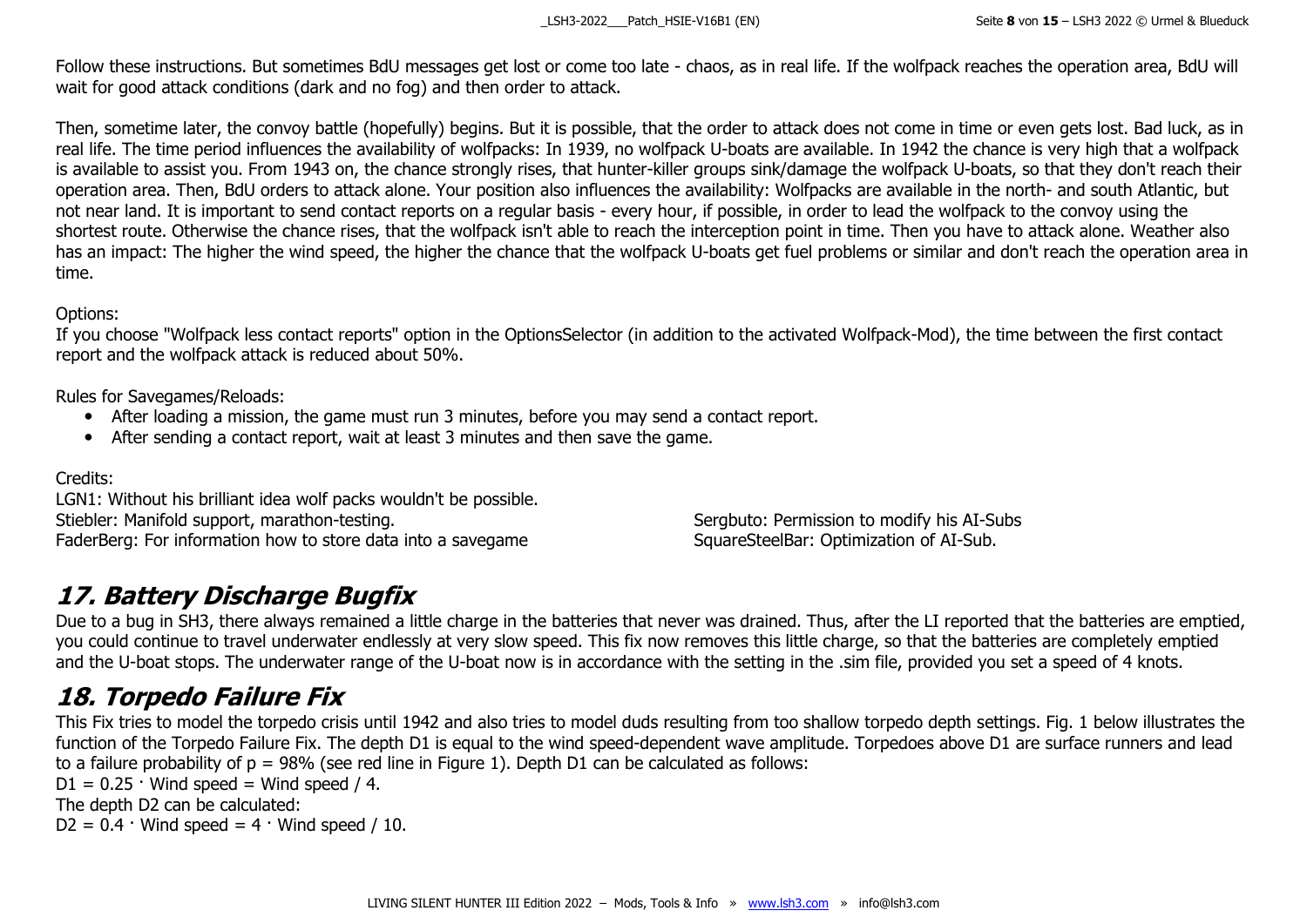Water below depth = D2 is assumed to be calm. Torpedoes below D2 will have a low failure probability of  $p = po$ . The value of po depends on the time (torpedo crisis until 1942) and the pistol chosen (magnetic/impact). Details see below. The area between the depths D1 and D2 is the area of turbulences. Here, the failure probability sinks linear with rising depth from  $p=98%$  at depth = D1 to the small value of  $p=$ po at depth = D2.



Fig. 1: Dependency of torpedo failure rate p (red) on torpedo depth setting.

Failure rate po for Impact pistol:

- until June'40: 25%
- until June'42: 10%
- $\bullet$  after June'42: 3%

Failure rate po for Magnetic pistol:

- $\bullet$  until June'40: 15%
- until June'42: 10%
- $\bullet$  after  $\text{lune}'42:2\%$

These 6 failure rates above can be adjusted in the hsie.ini configuration file.

The torpedo failures caused by this fix are ADDED to the already existing failures, resulting from bad impact angle etc. The fix models a failure by simply setting the torpedo depth to 25m.

### <span id="page-8-0"></span>**19. Night Vision Fix (GWX)**

This fix addresses the so-called "Vampire Night Vision Bug": In a clear but dark night, your U-boat watch crew can see a ship in 15km distance, while an enemy warship watch crew can only see your U-boat in 300m distance (at least in GWX). This hardcode fix eliminates this problem. Not only the watch crew has lowered visible range, also the player on his monitor, since the mod changes the rendering of the objects at night using a simple environmental hack: A fog-curtain is moved, depending on the sun position. At daylight, the fog curtain is not changed, but as soon as the sun hides behind the horizon, the fogcurtain is continuously moved closer to the U-boat. So the balance between the players eyes and the watch crews eyes is widely kept.

Per default, the fix reduces visibility at dark night about 50% (factor 0.5), but this factor can be adjusted in the hsie ini file. Set the value e.g. to 0.75 in order to have a 25% reduction of visibility at night.

Recommended Crew Sensor Settings in data/cfg/Sensors.cfg (tentative values):

 $\bullet$  Visual range factor = 0.5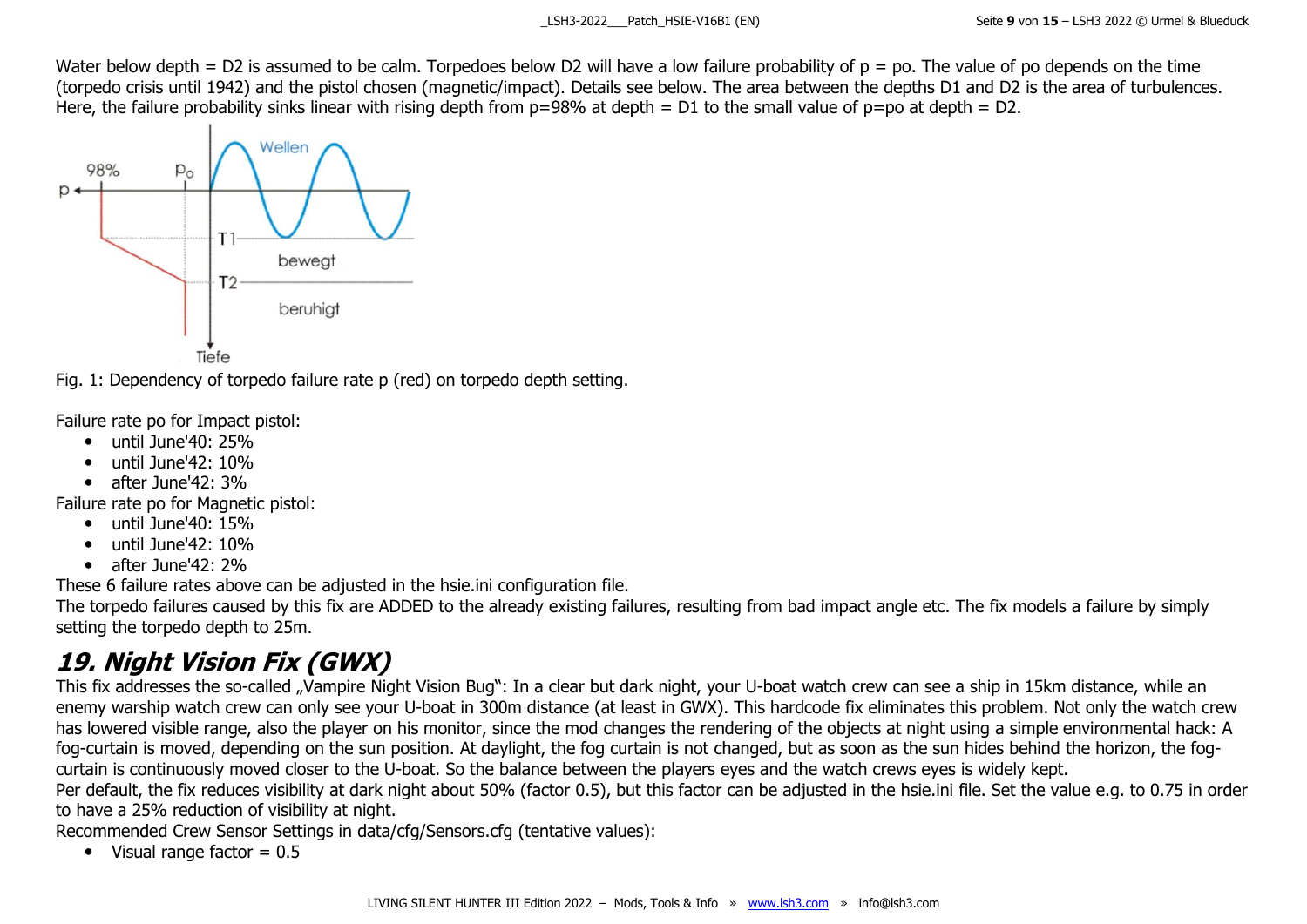- Visual fog factor  $= 1.02$  (see below!)
- $\bullet$  Visual light factor = 0.8

The "best" Visual fog factor depends on the chosen environment and your monitor settings and must be individually fine-adjusted between approx. 1.00 and 1.05. If your crew detects a ship at night, before you can see it through the binocular on your monitor, the Visual fog factor must be slightly enlarged and vice versa. (Fix by Makman94, Rubini, h.sie)

#### <span id="page-9-0"></span>**20. Bad Weather Fix (LSH)**

Some people reported a serious bug in SH3: The weather sometimes sticks at high wind speeds with 15m/s, fog and no visibility. This bug no more exists. What does this Fix do? Almost nothing. It does not change the sh3 weather algorithm at all and will only be active, when storm- or fog periods are too long. It consists of two independent counters:

- a STORM\_COUNTER that counts the number of weather periods with 15m/s wind speed, and
- a FOG COUNTER that counts the number of weather periods with fog.

If STORM\_COUNTER reaches a certain maximum value (see below), the fix forces a reduction of the wind speed. If FOG\_COUNTER reaches a certain maximum value (see below), the fix reduces clouds and thus also fog.

Maximum values for the COUNTERS

- The maximum value for STORM COUNTER is 5 weather periods.
- The maximum value for FOG COUNTER is 3 weather periods.

The maximum values for both counters (default: 5 and 3) can be adjusted in the hsie.ini file. So if you want better weather with less storm and fog, reduce these values to 4 and 2 (or even 3 and 1).

I also programmed a little chance that this weather-controlling mechanism described above is bypassed in order to keep some uncertainty, so that a little chance remains for storm- and fog periods longer than the maximum values.

This Fix also fixes a bug, that the weather time counter is not saved in a save game, so that the counter always starts at 0 every time you load a mission or save game. That means, that the first weather change always occurs exactly after a full weather period (20 - 40 hours). Now, the time counter is initialized with a random-value between 0 and 95% of the weather period, so that a weather change shortly after loading a mission is possible. Compatibility Multiplayer: Not tested yet, but I don't think it works for Multiplayer mode.

#### <span id="page-9-1"></span>**21. Diesel Damages Fix**

With this Fix you risk random diesel damages if you agonize your diesels with maximum speed. The maximum possible machine telegraph value of 1.0 (see U-boats.cfg file for details) will now be interpreted as OVERLOAD of the diesels in order to get maximum speed out of them. If you order to overload your diesels, the LI will acknowledge "Alles was drin ist...." or "everything we've got!" Used Shortcuts and colours

- MTS: Machine Telegraph speed. 0.0=stop and 1.0=max. See U-boats .cfg file.
- T50: Timespan that corresponds with a damage probability of 50%
- RED: Non-safe operation of diesels. High risk of damage.
- YELLOW: Halfway safe operation of diesels. Low risk of damage.
- GREEN: Safe operation. No risk of damage.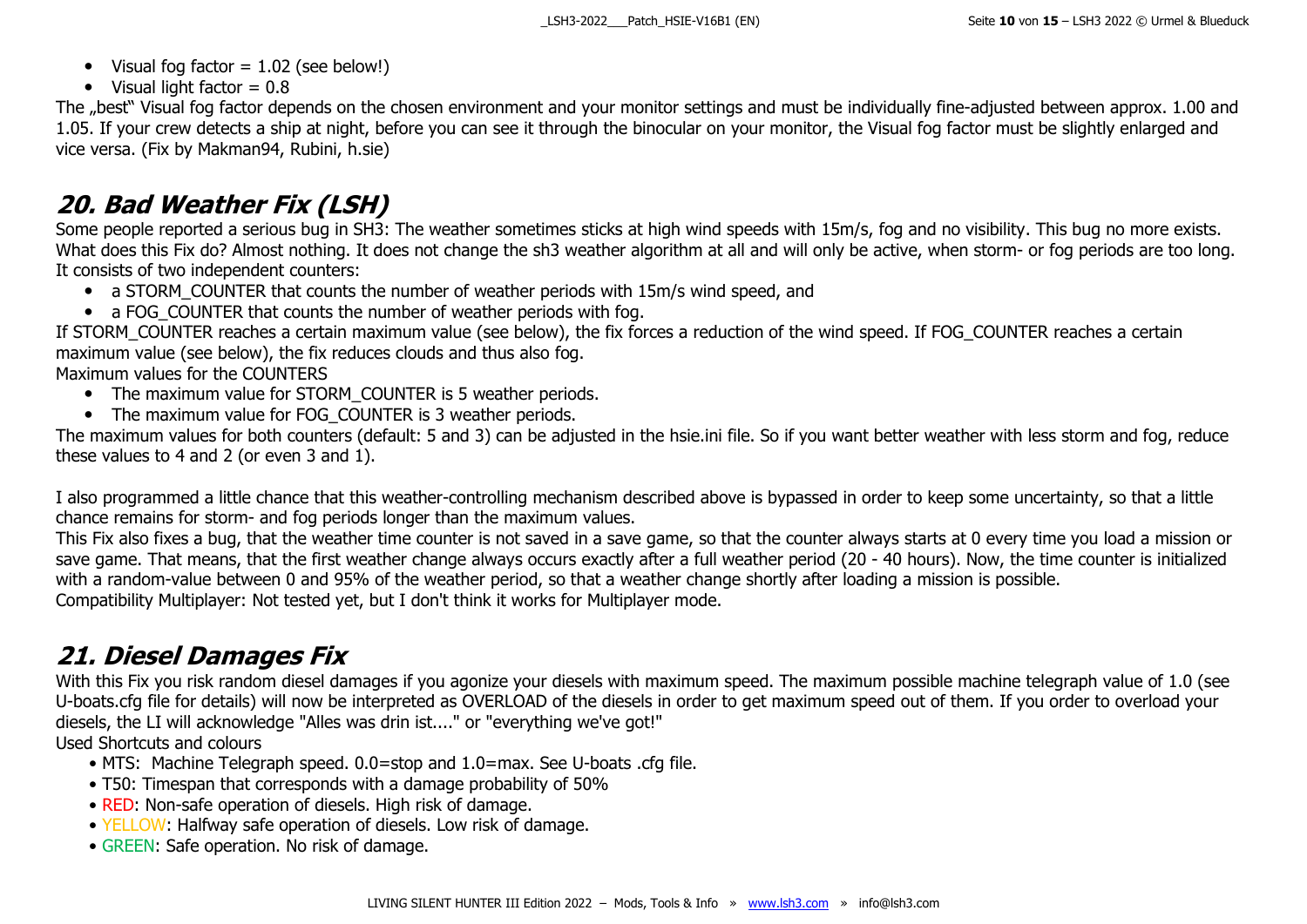a) Normal conditions (no diesel damaged):

- $\bullet$  MTS = 1.0: T50 = 1 hour (OVERLOAD)
- MTS  $\leq$  0.97: Safe. No damage will occur.

If a random damage occurs, this should be interpreted as a warning. Thus, the LI warns you to reduce your speed, because otherwise you risk a total loss of the diesel. As long as the diesel isn't completely repaired, the chance of successive damages dramatically rises, if you don't reduce your speed to safe values (see below). Under normal conditions (no diesel damaged so far), the amount of the applied damage is randomly chosen between 1% and 60% (thus, an undamaged diesel will never be destroyed).

b) One damaged diesel:

- MTS = 1.00: T50 = 15 min. (OVERLOAD)
- MTS =  $0.95$ : T50 = 40 min.
- $MTS = 0.90$ : T50 = 2 hours
- $MTS = 0.80$ : T50 = 20 hours
- MTS ≤ 0.70: safe

c) Two damaged diesels:

- MTS =  $1.00$ : T50 = 4 min. (OVERLOAD)
- MTS =  $0.90$ : T50 = 10 min.
- MTS =  $0.80$ : T50 = 30 min.
- $MTS = 0.70$ : T50 = 2 hours
- $MTS = 0.60$ : T50 = 10 hours
- $MTS = 0.50$ : T50 = 60 hours
- MTS ≤ 0.40: safe

Under damaged diesel conditions b) or c), the amount of the added damage is randomly chosen between 30% and 100%, thus a damaged diesel can completely be destroyed. If you want to use your FLANK slot on the machine telegraph for overload (as I will do), just use normal values of your supermod, no changes are necessary:

- FLANK  $= 1.0$
- $F[1] = 0.95$
- $STD = 0.8$

If you DON'T want to use your FLANK slot on the machine telegraph for overload, you can use the following values:

- FLANK  $= 0.95$
- FULL  $= 0.90$
- $STD = 0.8$

and activate diesel overload by setting speed to maximum on the knots dial.

#### <span id="page-10-0"></span>**22. Ship Collision Damage Fix**

Until now, one could sometimes sink an escort by ramming it. With this Fix, collisions with surface ships now result in a more severe damage of the pressure hull (diving deep won't be possible after that) or even a total loss of the U-boat. The Fix of course considers physical parameters like the mass, speed, armour level and impact angle of the colliding objects.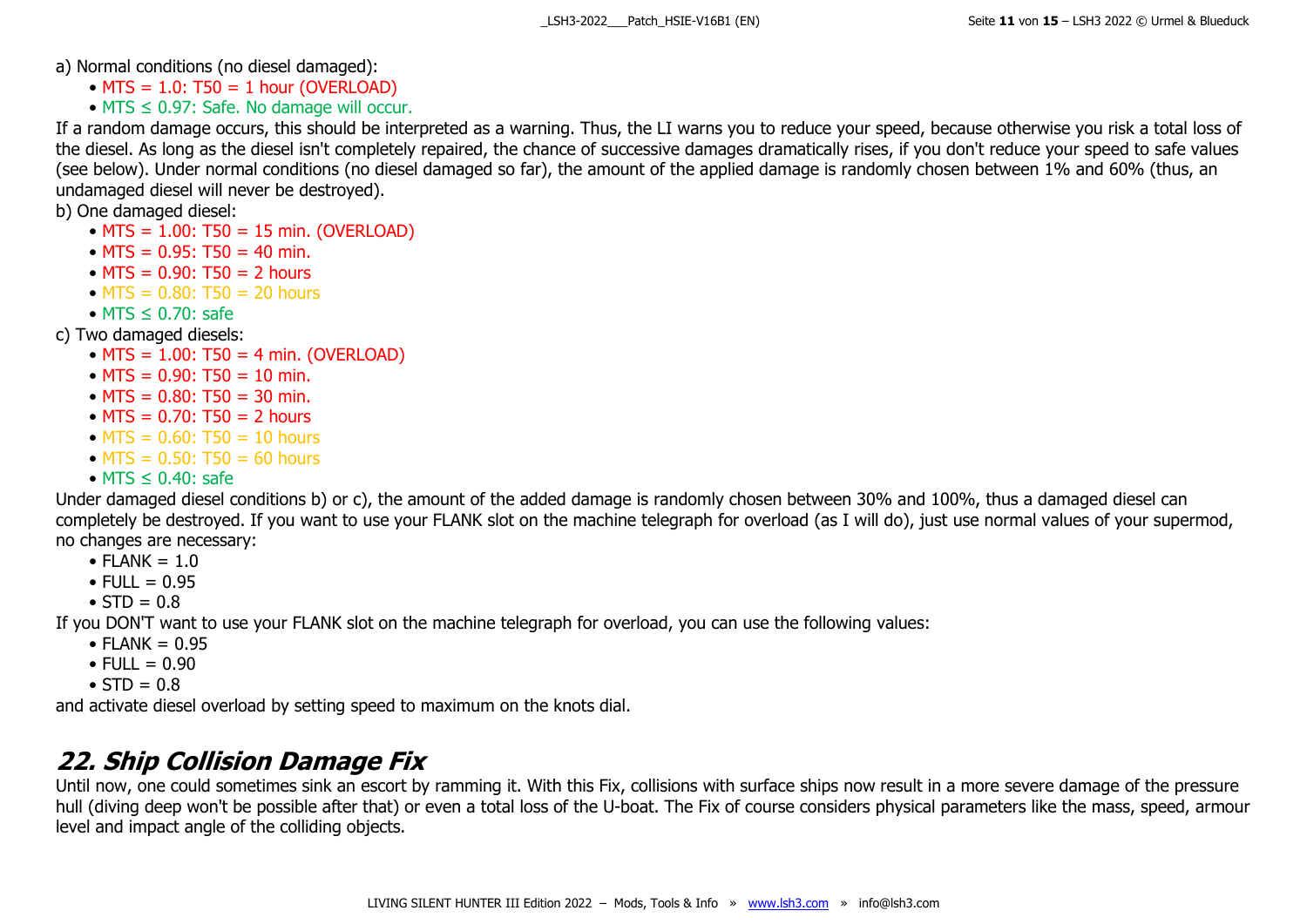Only SurfaceShip ↔ PlayerU-boat-Collisions are affected. All other collisions (with shells, land, other objects and not related to the player U-boat) are not affected.

This Fix multiplies the amount of Hit points (that are subtracted from the U-boats damage model when a collision occurs) with a factor of 8.0. This factor can be changed in the hsie.ini file. Set it to 1.0 if you want to disable this Fix.

#### <span id="page-11-0"></span>**23. Torpedo Pistol Switch Bugfix**

This is a Bugfix for the TDC dial: When you choose salvo, select multiple torpedoes and then change the pistol type, only the pistol of the 1st torpedo is changed, all others remained unchanged! Now, with this Fix, all torpedo pistols are changed! Thanks to reaper7 for some helpful information.

#### <span id="page-11-1"></span>**4GB-Patch (author unknown)**

If the 4GB-Patch is activated in the OptionsSelector, then your saved file of SH3.exe will be adjusted to allow better memory usage of up to 4 GBytes of RAM. You must have a 64-bit computer, with a Windows (TM) 64-bit operating system; for example XP (very rare with 64-bits), Vista or Windows 7. Ticking this option serves no purpose, and may actually cause crashes, under these circumstances:

- Your computer holds 1 or fewer GByte of memory.
- Your computer is not a 64-bit computer.

#### <span id="page-11-2"></span>**Additional Fixes by Stiebler**

Stiebler has also programmed some nice hardcode Fixes for SH3, e.g.

- Grid Change Mod
- Surrender Mod
- CAM-ship Mod
- 'Smoke-on-horizon' Mod
- Silent-Running Mod
- Asdic in shallow-waters Fix.

These are not contained in "my" Patch-Kit, but Stiebler will surely provide his fixes in the near future, either as an Addon or as an discrete Patch-Kit.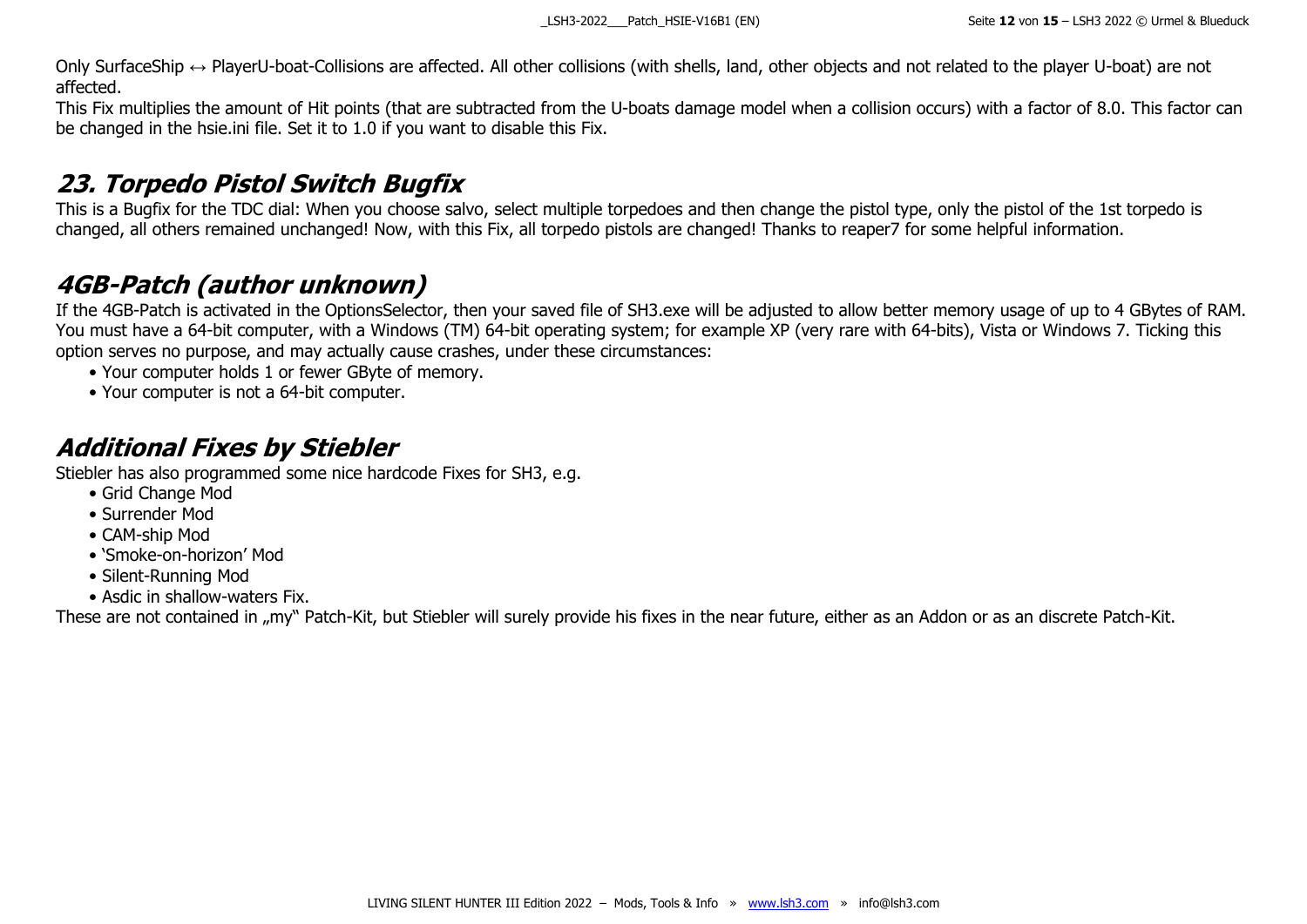# **III. Installation**

<span id="page-12-0"></span>Due to copyright issues and in order to prevent illegal software duplication, I cannot share the patched sh3.exe - I can only offer a Patch-Kit for you to patch the executable by yourself. This makes sure that only a legal owner of the software can use these fixes.

The installation process unfortunately requires some basic computer knowledge like copying, moving and editing files, and it also requires knowledge about the JSGME Mod enabler, its working principles and how to use that tool. If you are not sure whether you fulfil these requirements, you better ask a friend to help you. Don't hold me responsible for a corrupted sh3 installation!!

#### **The steps 1 through 4 of h.sie-Installation are already done during the installation of LSH3 2022. Additionally a Mod in JSGME is prepared \_LSH3-2022\_\_\_Patch\_HSIE-V16B1 with the appropriate files.**

The install process consists of the following steps, when the h.sie-Patch should be used without LSH3 2022:

### <span id="page-12-1"></span>**1) Patching sh3.exe**

#### **Already integrated into LSH3 2022**

- a. Create an empty working directory somewhere on your hard disk (where you have write permission.)
- b. Download the latest V16 Patch-Kit archive and extract all contained files into that working directory.
- c. Copy your original (unpatched) sh3.exe into that working directory. Now, your sh3.exe and the patcher named Patch\_SH3.batMUST be located in the same folder!
- d. Start Patch SH3.bat. If your sh3.exe is compatible, it will be patched. Otherwise not. Before patching, the patcher automatically makes a backup of your original file called sh3.old. Save sh3.old somewhere for later use, e.g. in case you want to undo the patches.
- e. If step d) was successful, your new sh3.exe contains ALL of the fixes!
- f. Start HsieOptionsSelector.exein order to individually enable/disable the fixes as you like. This tool also allows to apply the 4GB-Patch.

### <span id="page-12-2"></span>**2) Preparing the Supplement-Mod**

#### **Already integrated into LSH3 2022**

Note: The Supplement-Mod is essential, not optional !!!

- a. Extract the Supplement to V16 Mod archive
- b. Put the patched sh3.exe into that mod (into the same folder where the 4 DLLs are located).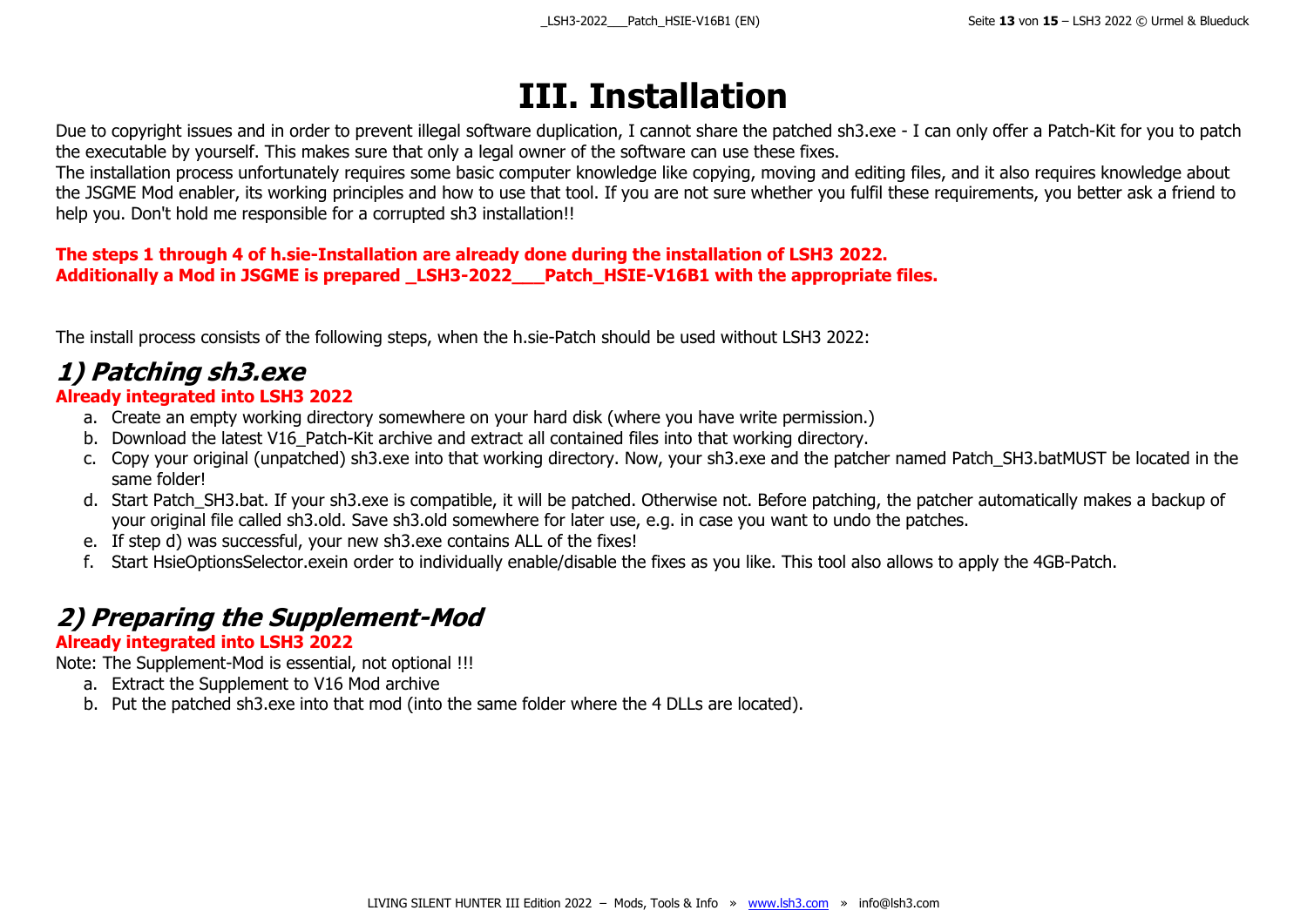#### <span id="page-13-0"></span>**3) Individualizing the Supplement Mod**

#### **Already integrated into LSH3 2022**

Note for NYGM- and CCoM-Players: The following steps 3.1) and 3.2) are NOT required for players of NYGM and CCoM, since these Supermods already have included the necessary changes. Please continue with step 4). Thanks, Stiebler and rowi58!

For players of other Supermods: Unfortunately, the hardcode fixes require changes in some configuration files of your sh3-installation. Instead of creating hundreds of compatibility patches for all available individual versions and combinations of them, I describe how to manually individualize the Supplement-Mod. The advantage of this procedure: All changes are made only in the Supplement-Mod, but not in your SH3-installation. Thus, if something went wrong, simply disabling the Mod will put back your sh3 in its original state.

#### <span id="page-13-1"></span>**4) Activate the Supplement Mod**

- a. Copy your individualized Supplement-Mod into the MODS folder of your sh3-installation
- b. Activate it using JSGME as the last one after all other Mods. File conflicts regarding files de menu.txt, en menu.txt and Campaign SCR.mis can be ignored.

### <span id="page-13-2"></span>**5) Test of the installation (optional)**

#### <span id="page-13-3"></span>**5.1) Test the patched sh3.exe**

Activate the Supplement Mod with JSGME and start sh3. If you see the new version (e.g. "v 1.6B1") instead of the old ("v 1.4") in the right bottom corner of the games main menu, patching succeeded 100%.

#### <span id="page-13-4"></span>**5.2) Test the new messages**

Assumption: Oxygen Supply Fix is activated. Dive to 20 meters, set time compression to a high value and wait until you see the LI reporting "LI: Oxygen: 20 Percent" on the game message console. If so, all went fine (very likely). If you see empty messages instead "LI:", then something went wrong with the inclusion of the new messages into your individualized Supplement-Mod. Reread chapter 3.1.

#### <span id="page-13-5"></span>**5.3) Test the AI-U-boats installation**

Do the following procedure:

- a. Load Single-Mission "Wolf pack".
- b. Set time compression to a high value and wait until you see a convoy.
- c. Send a contact report, keep the distance to the convoy and wait for the reply of the BdU.
- d. If you are ordered to attack alone, try again: Load Single-Mission "Wolf pack" and so on ... (see above)

A BdU-order to shadow the convoy shows, that the AI-U-boats are installed correctly. If, even after 5 or 6 attempts, you always received the order to attack alone, the installation of the AI-U-boats went wrong very likely. Reread chapter 3.2).